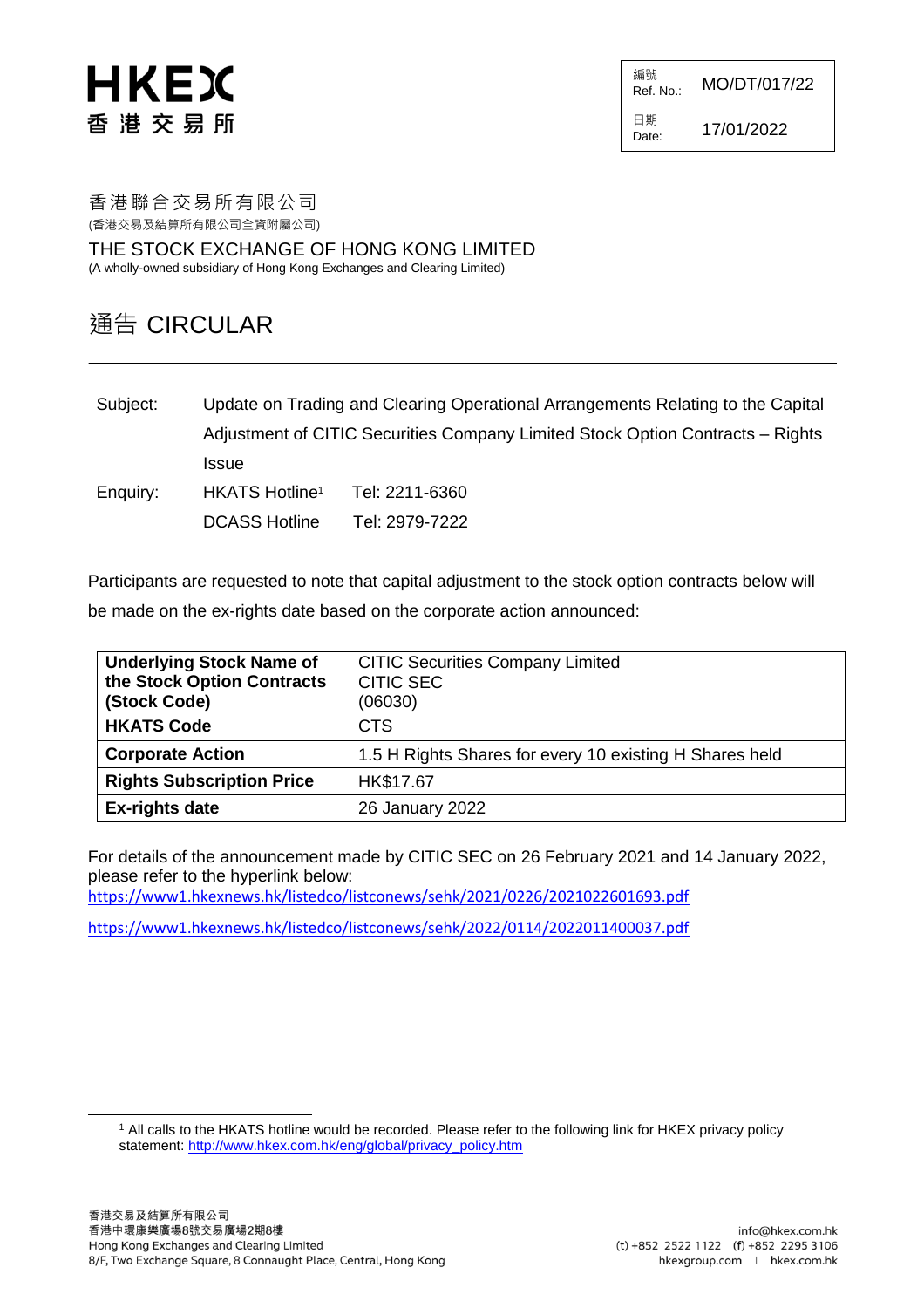# **HKEX** 香港交易所

## *Trading Arrangements*

The trading arrangements for the existing CITIC SEC stock options under trading symbol CTS will be as follows:

1. Adjustment and Transfer of Outstanding Positions

Open positions of CITIC SEC stock option series under trading symbol CTS which exist after the market close on the business day immediately before the ex-rights date will be adjusted and transferred to stock option series under trading symbol CTD.

2. Introduction of New Stock Option Series for Trading

On the ex-rights date, new CITIC SEC stock option series based on the standard contract size will be introduced for trading under the standard trading symbol CTS.

Details of the adjustment procedures for CITIC SEC stock options series under trading symbol CTS are as follows:

| <b>Adjustment Term</b>                  | <b>Formula</b>                                                                              | <b>Remarks</b>                                                                                                        |
|-----------------------------------------|---------------------------------------------------------------------------------------------|-----------------------------------------------------------------------------------------------------------------------|
| <b>Adjustment Ratio</b><br>(AR)         | 10 existing Shares + (1.5 New Shares x \$17.67/ \$S^)<br>10 existing Shares +1.5 New Shares | Rounded to the<br>nearest 4 decimal<br>places.<br><b>Adjustment will</b><br>only be made if the<br>AR is smaller than |
| <b>Adjusted Exercise</b><br>Price (AEP) | Exercise price of outstanding stock option series x<br>AR.                                  | Rounded to the<br>nearest 2 decimal<br>places                                                                         |
| <b>Adjusted Contract</b><br>Size (ACS)  | Exercise price of outstanding stock option series x<br>$(1,000$ shares / AEP)               | Rounded to the<br>nearest 4 decimal<br>places                                                                         |

Where \$17.67 is the Rights Subscription Price for the New Share and \$S^ is the underlying stock closing price on 25 January 2022 (the business day immediately before the ex-rights date).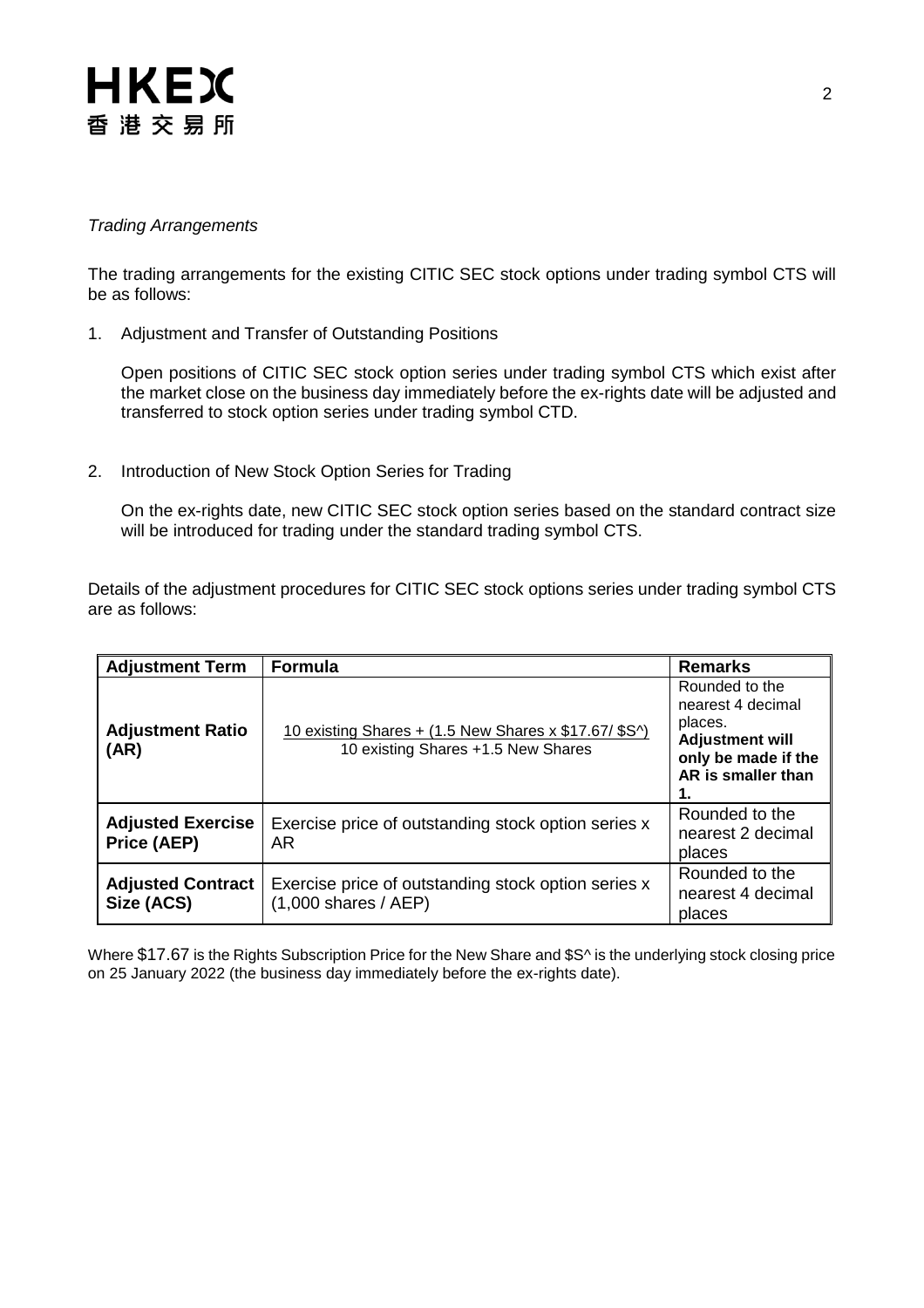| <b>Contract</b> | <b>Trading</b><br><b>Symbol</b> | <b>Contract</b><br><b>Size</b><br>(Shares) | <b>Availability For Trading</b>            | <b>Addition of New Stock</b><br><b>Option Series on and</b><br>after the ex-rights<br>date |
|-----------------|---------------------------------|--------------------------------------------|--------------------------------------------|--------------------------------------------------------------------------------------------|
| Adjusted        | <b>CTD</b>                      | ACS                                        | From ex-rights date to<br>29 December 2022 | No                                                                                         |
| Standard        | <b>CTS</b>                      | 1,000                                      | From ex-rights date<br>onwards             | Yes                                                                                        |

For avoidance of doubts, the objective of this adjustment method is to adjust the stock option contracts according to the theoretical value of the rights entitlement if there is a positive value before the ex-rights date. If there is no exercise value with the rights, i.e. the underlying price closes at or below the Rights Subscription Price of HK\$17.67 on 25 January 2022 (the business day immediately before the ex-rights date), in other words, AR is equal to or larger than 1, no capital adjustment will be made.

For stock options of CITIC SEC under trading symbols CTS and CTD, the trading fee level shall be Tier 2. The position limit shall be 150,000 contracts combined.

The adjusted and standard stock option series are distinct contracts and are represented by different trading symbols in HKATS/DCASS. Particulars of all existing and adjusted stock option series will be shown in DCASS report TP011 after the DCASS batch processing on the business day immediately before the ex-rights date.

Capital adjustments, once being made, are conclusive and binding on all relevant stock option contracts. The capital adjustments made will not be reversed even if the proposed corporate action is subsequently disapproved by relevant authorities, including but not limited to regulatory authorities and the court.

Participants should pay particular attention that the settlement amount of adjusted and standard stock option series on the expiry day will be calculated using their respective contract sizes. There will not be any changes to the number of open positions and other contract terms after the transfer of positions.

### *Clearing and Settlement Arrangements*

Position offset between the standard CTS and the adjusted CTD stock option series is not allowed.

For clearing and settlement arrangements relating to shares collateral and exercise / assignment of adjusted stock option class, please refer to the Attachment for details.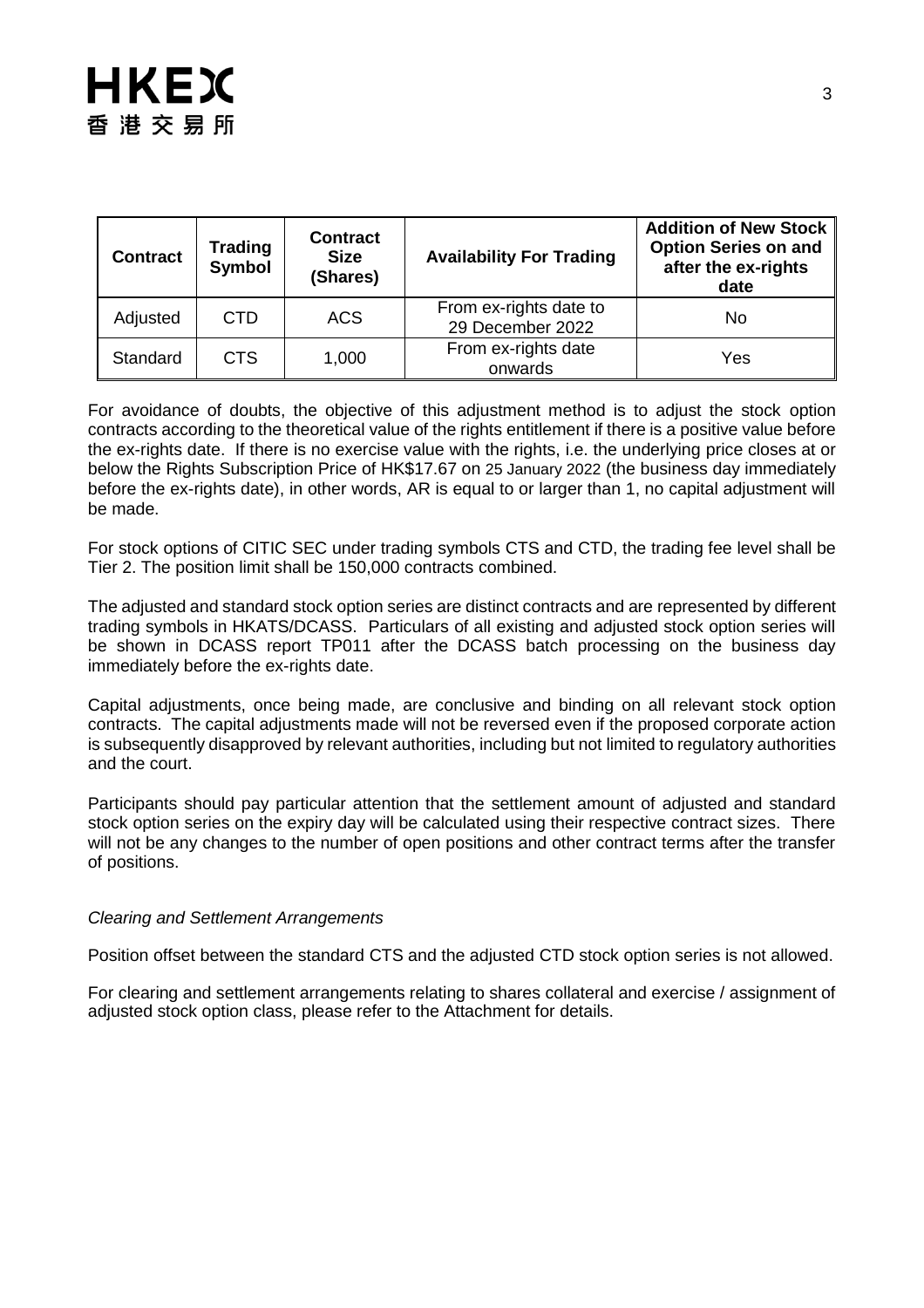

#### *Inform Your Staff and Clients*

Participants should notify all clients holding positions in the captioned stock option contracts the details of trading and clearing operational arrangements and the associated risk. Please ensure that your back office systems are ready for a smooth operation in handling this capital adjustment. In addition, all your staff should be fully aware of the trading and clearing arrangements, and should exercise caution when dealing with the standard and adjusted stock option contracts and when advising your clients.

Sanly Ho Co-Head Trading Department Operations Division

*This circular has been issued in the English language with a separate Chinese language translation. If there is any conflict in the circulars between the meaning of Chinese words or terms in the Chinese language version and English words in the English language version, the meaning of the English words shall prevail.*